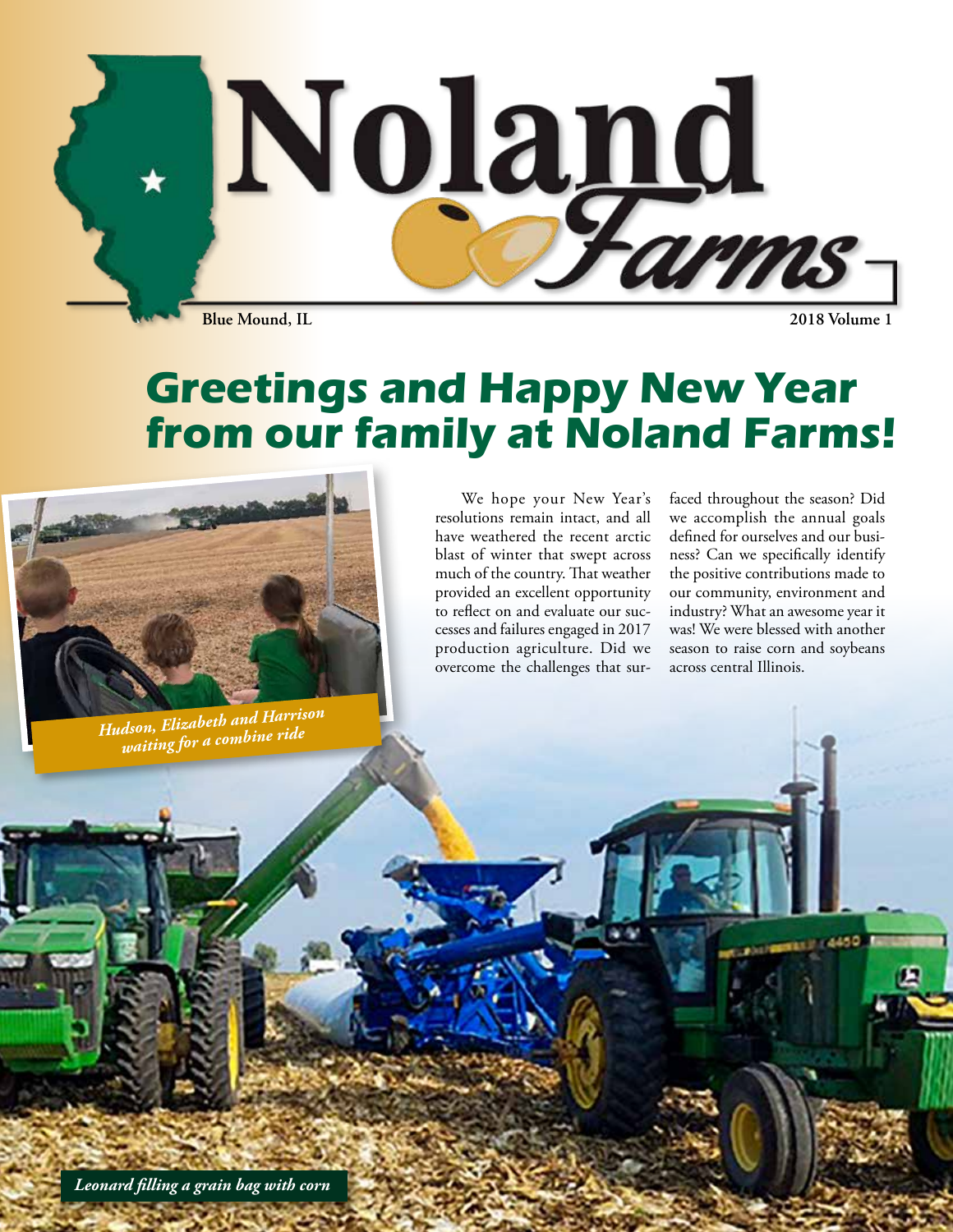

# **Spring Challenges/Season Recap**

Carpe diem is a Latin aphorism, usually translated "seize the day," taken from the Roman poet Horace's work Odes. In Horace, the phrase is part of the longer carpe diem, quam minimum credula postero, which can be translated as "Seize the day, put very little trust in tomorrow (the future)." The ode says the future is unforeseen and one should not leave to chance future happenings, but rather should do all one can

today to make one's future better. In farming, the phrase can be translated as "Plant today, put very little trust in tomorrow's weather." As we've shared in past newsletters, the brief operational windows within spring planting seasons continue to challenge and reward those with a plan. Although today's farm equipment is larger and faster, suitable field conditions are still a necessity for success. The 2017 crop year proved a continuation of this theme.

#### *2017 planting*

An annual goal of our business is for field operations to achieve peak efficiency within the shortest amount of time possible. Achieving this is smoother in some years than others. Corn and soybean

planting, pre-emerge chemical application, seedbed preparation and supporting roles "found their groove" within the first few days of 2017 field operations. Prior to the first weather delay in April, we had planted 40 percent of corn and 30 percent of soybean acres. The next window of opportunity allowed us to reach planting targets of 100 percent for corn and 70 percent for soybeans.

**...We replanted roughly 10 percent of corn and 33 percent of soybean acreage[...] Unfortunately, both were records on our farm**

#### *Rain, a blessing and a challenge*

As the rain began to fall the last week of April, we were pleased with our progress. However, as rain continued to fall, and accumulate, we began to realize that our planting progress was slowly deteriorating. Across the geographical area in which we farm, we received roughly 15-inches of rainfall in the month following planting corn and soybeans. April-May precipitation in the Corn Belt has been tracked since 1895, and three of the top five years have occurred since 2011 (2017 ranking fifth). When the dust settled, we replanted roughly 10 percent of corn and 33 percent of soybean acreage throughout five central Illinois counties. Unfortunately, both were records on our farm. Even with our field tile drainage, the large back-to-back rains prevented the water from moving off or through the soil and hurt overall plant

growth In general, soybeans can handle this much better than corn. Additionally, soybeans are hurt far less by uneven growing as compared to corn. The widespread, rain events were absolutely challenging, but allowed us to test operational and management capabilities (lemonade from lemons). Despite the early

challenges, the overall corn and soybean crops were planted within the historically optimum window and maintained yield potential as we entered the next stage of the 2017 crop plan. Soil sampling and field scouting led to side-dress applications of nitrogen fertilizer for corn in June, and plant health treatments of fungicide and insecticide for corn and soybeans in July. We expanded our on-farm research trials to

## Noland Farms**and new pictures are available on our website. www.nolandfarms.com**

## **Farmland Investment**

The current farmland market has provided exciting opportunities for those with current<br>land holdings and individuals interested in purchasing a farm. We are excited to discuss<br>investment opportunities!

| Duane | 217.433.2979 duane@nolandfarms.com |
|-------|------------------------------------|
| Grant | 217.433.8084 grant@nolandfarms.com |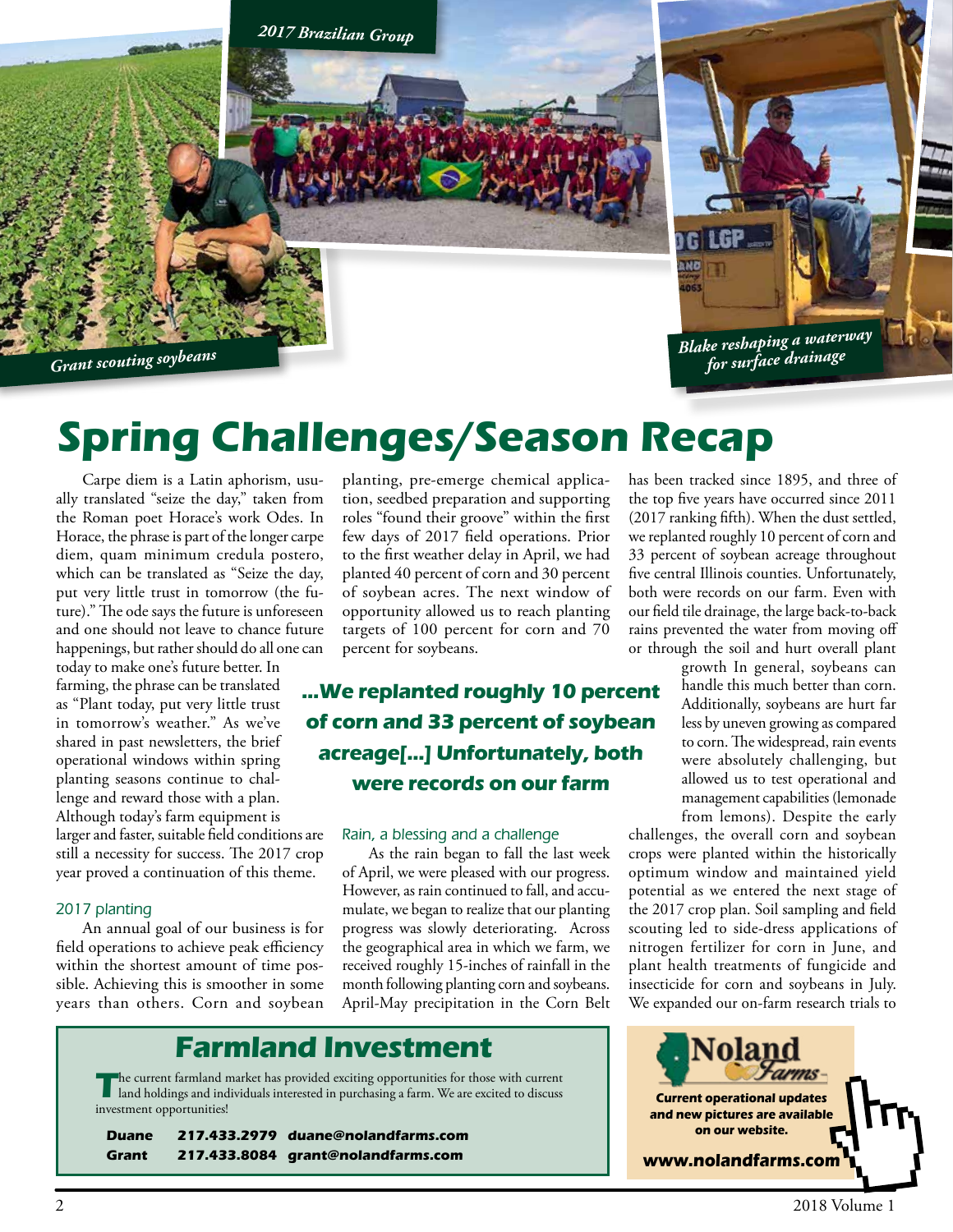*Duane, Tina and grandkids on a combine ride*

include a complimentary, micro nutrient package for soybeans this season. This is our first year experimenting with aerial applied micro nutrients, which aim to feed the crop through its leaves to maintain plant health and add yield. Diminished rain and above average temperatures became a trend through the summer months, and visible plant stress was evident. That is not the preferred environment during a crucial developmental stage that generates high yields.

#### *Time to harvest*

Approaching harvest, we had resigned ourselves to expect less than average yields. It appeared to be a crop year with such promise that faded at the finish line. As

field data was generated on the combine monitors, we realized the early planted corn and soybeans were yielding higher than anticipated- a welcome surprise considering the changes of commodity values over the course of the growing season. The overall corn yield for our farm ranked third highest, and soybeans established the overall highest yield to date. The transition to winter has provided an opportunity to reflect on the 2017 crop year, and the factors in and out of our control that led to final yield. Weather patterns continue to be the primary driver for quality and quantity of crop production. The abundance of precipitation created challenges, but allowed moisture to remain in the highly productive soil of central Illinois.

*Duane, Dennis, Ryan and Blake- First day of corn harvest*

> The water holding capacity of the soil proved vital to mitigating the late-summer heat and dryness. Investment in field drainage (tile), managing fertility, early planting, hybrid selection and in-season applications of fertilizer and plant health products, proved again to be beneficial ingredients to achieving strong yields through the seasonal patterns.

*Dennis sidedressing corn*

Although all these ingredients or events stand independently, maximizing yield is a process dependent on other events to happen first. Planning for the 2018 crop year is well under way, and we again look forward to the challenge of sustainably producing corn and soybeans in central Illinois.



**Harvest has changed over the years**

A shucking record of 740 bushels<br>of corn gathered in one day of actual<br>shucking time of nine and a half<br>hours by five men is sent in by Rev.



*Today, one 12-row combine can harvest 2,500 per hour versus five men hand shucking 740 bushels a day.*





A shucking record of 740 bushels of corn gathering in one day of actual shucking time of nine and a half hours by five men is sent in by Rev. Edgar W. Smith. Mr. Smith is pastor of the Madison church and is a former Millikin athlete.

The shucking took place 11 miles southwest of Decatur, near the Madison church, on Tuesday, Dec. 4.



The names of the shucker and their day's work are as follows: Charles Noland, 156 bushels; Dan Noland, 172 bushels; Brown Noland, 150 bushels; Edgar W. Smith, 142 bushels; Vernon Minnie, 120 bushels. All except Vernon Minnie made three loads and as the field was a mile from the house they traveled six miles to and from the field. Each man raised his best previous record for corn shucking by this day's work.